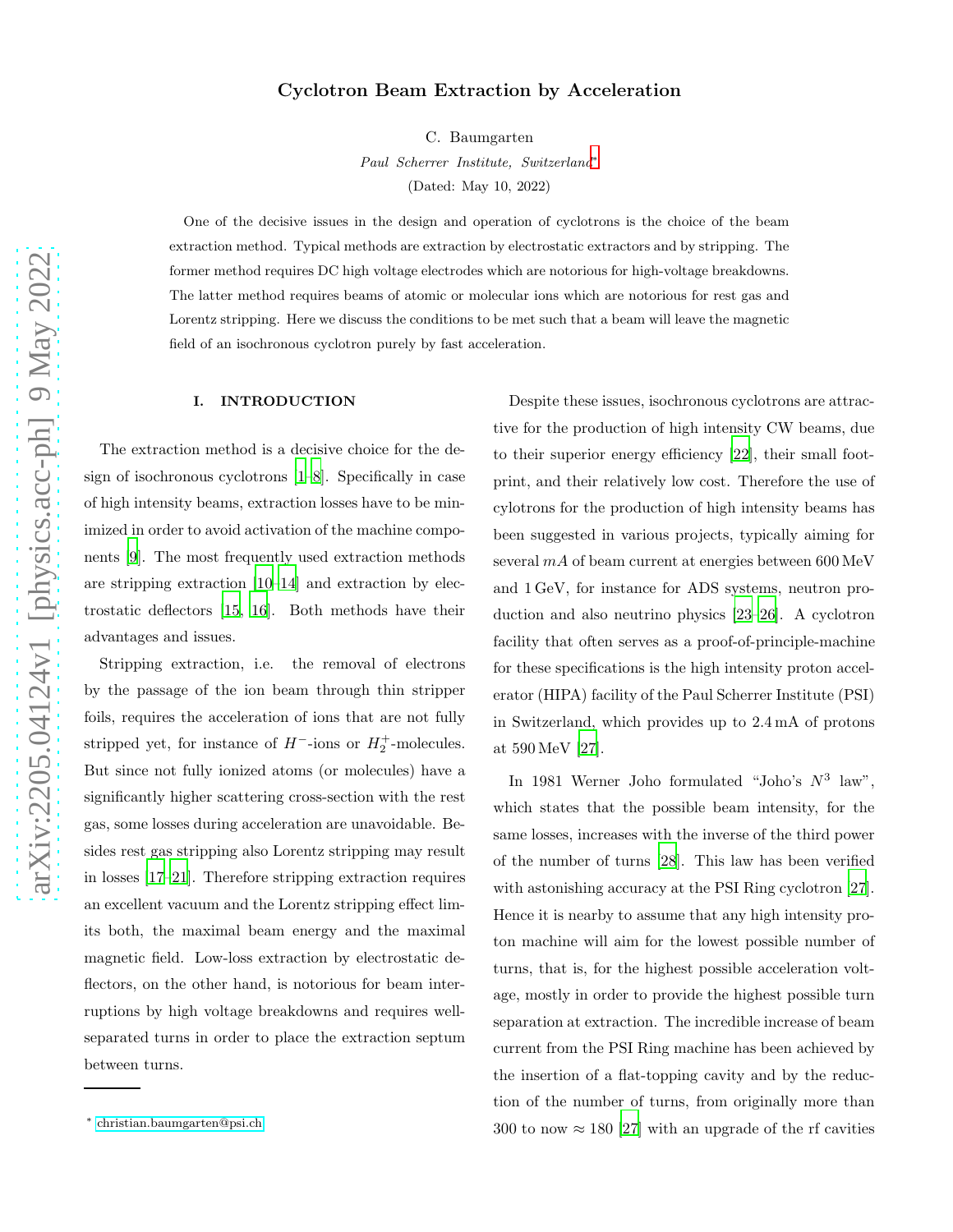and amplifier chains. However, the reduction of the turn number has a side effect which has not received much attention, namely that the total phase shift of the beam by the fringe field is significantly reduced.

In 1995, Yves Jongen proposed the so-called "selfextraction", a method to design cyclotrons such that the beam would leave the field without stripper or electrostatic extractor [\[29\]](#page-9-3). A cyclotron build by IBA provided the proof-of-principle [\[30\]](#page-9-4) for this extraction method. However, a theoretical account of the conditions that have to be met to allow for beam escape was, to the knowledge of the author, not provided.

Here we report about the fact that the design of high energy high intensity separate sector cyclotrons of the PSI type meets the main requirements for auto-escape of the beam without electrostatic deflectors.

#### II. THE CYCLOTRON BENDING LIMIT

The main aim of the reduction of the turn number in the Ring cyclotron is the increase of the turn separation so that the septum of the electrostatic extractor can be placed between cleanly separated turns. This is required not only in order to avoid an overheating of the septum, but also to minimize beam loss and activation of the extractor. Isochronous cyclotrons are efficient because they operate at constant magnetic field and constant rf-frequency. This allows for narrow-band rf structures with high Q-factors. Furthermore the beam passes the same rf-structure multiple times which also increases the efficiency of the acceleration. However, this method requires that the circulation frequency of the beam stays in sync with the frequency of the rf system. The average magnetic field must then increase radially with the relativistic  $\gamma$ -factor and since the velocity is approximately given by  $v = \omega R$ , the (average) field must approximately follow

$$
B \propto \frac{1}{\sqrt{1 - (\omega R/c)^2}}\tag{1}
$$

Therefore the isochronism of a cyclotron can not be sustained in the fringe field due to the radial decrease of the magnetic field. Hence the phase between beam and accelerating rf will shift in the course of extraction and the bunches get more and more out of sync with the accelerating rf.

Let the energy gain per turn  $dE/dn$  be given by

<span id="page-1-1"></span>
$$
dE/dn = qV_{rf} \cos(\phi) = \Delta E_{max} \cos(\phi) \qquad (2)
$$

where  $\phi$  is the phase of the beam (relative to the rf-phase) and  $V_{rf}$  is the maximum accelerating voltage per turn. If the beam is not extracted fast enough, the phase  $\phi$  will be shifted beyond 90◦ and the beam will loose instead of gain energy when passing the next rf cavity.

Hence there is another consequence of the reduction of turn number in isochronous cyclotrons: The maximum energy that the beam is able to reach depends crucially of the phase shift in the fringe field. On the other hand, any finite field  $B(R)$  can only hold a circulating beam up to a finite momentum.

The relation between momentum  $p$ , radius  $R$  and magnetic field  $B$  is given by

$$
p = q \, B \, R \tag{3}
$$

so that

<span id="page-1-2"></span>
$$
\frac{dp}{dR} = qB\left(1 + \frac{R}{B}\frac{dB}{dR}\right) = qB\left(1 + k\right) \tag{4}
$$

The factor  $k = \frac{R}{B} \frac{dB}{dR}$  is the field index<sup>[1](#page-1-0)</sup> The maximum momentum corresponds to  $\frac{dp}{dR} = 0$  which corresponds to a field index of  $k = -1$ . Beyond the point, where the radial field gradient in the fringe field region is steeper than  $-B/R$ , the beam can not stay within the machine. Hence there is a maximum radius

$$
R_{max} = -\frac{B(R_{max})}{\frac{dB}{dR}|_{R_{max}}} \tag{5}
$$

<span id="page-1-0"></span><sup>&</sup>lt;sup>1</sup> The usual convention is  $k = -\frac{R}{B} \frac{dB}{dR}$ , but the cyclotron literature mostly uses the positive sign convention.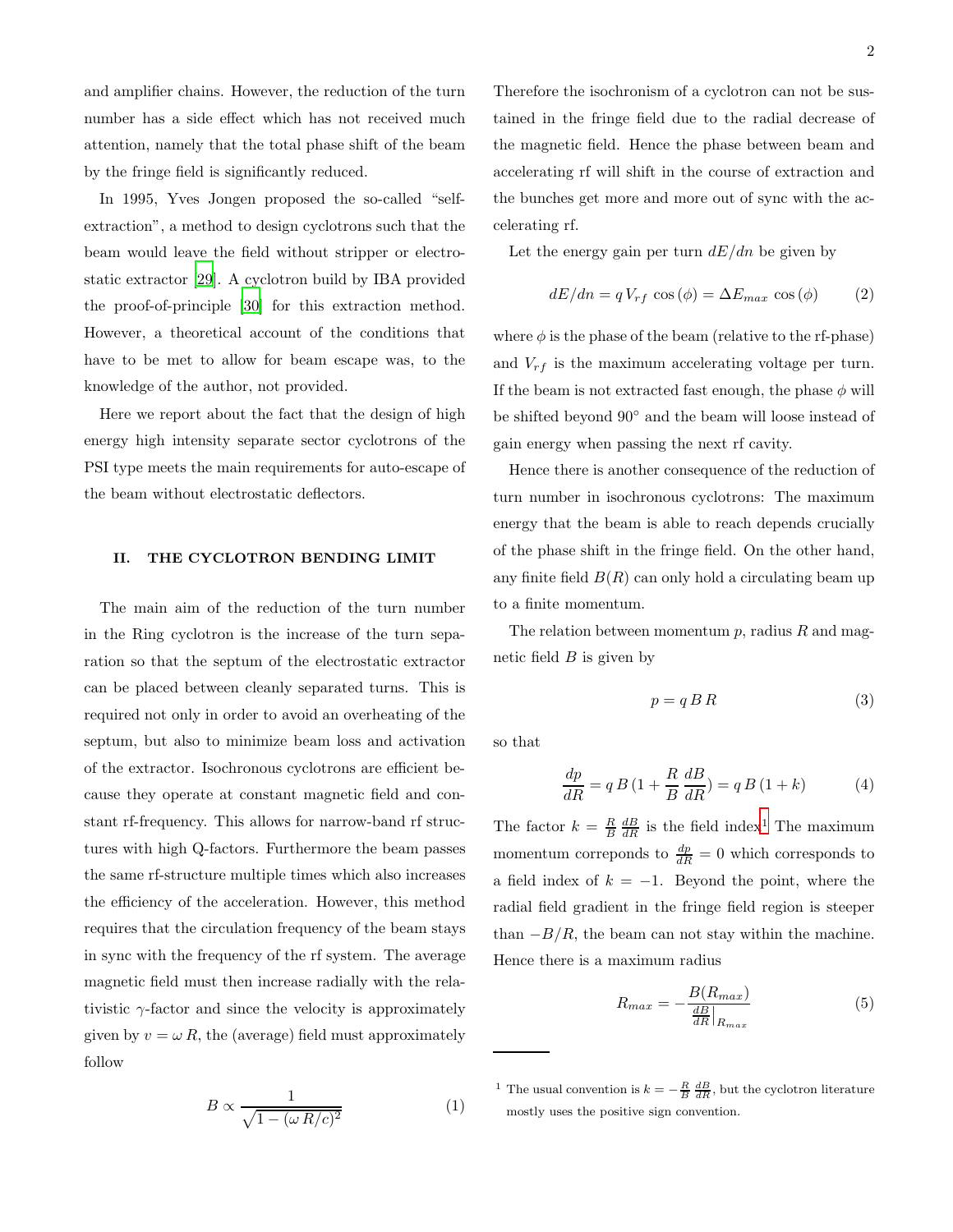which corresponds to the maximum momentum

$$
p_{max} = q R_{max} B(R_{max}) = -\frac{q B(R_{max})^2}{\frac{dB}{dR}|_{R_{max}}} \qquad (6)
$$

Let us call this momentum and the corresponding energy the escape momentum and escape energy.

Hence there are two maximum values for the radius, firstly the radius where the phase shift reaches 90◦ and secondly the radius of the maximum momentum. The decisive question is therefore, which of these radii is larger. This depends on two factors, firstly the exact shape of the fringe field and secondly, the accelerating voltage  $V_{rf}$ . The latter is in the general case a function of radius  $V = V(R)$  as well, but since this dependence can expected to be small (over the region of interest), we shall neglect it in the following.

The reduction in turn number has, as mentioned before, the main purpose to increase the turn separation. Since energy, radius and momentum have mutual bijective relationships, the radius gain per turn  $\frac{dR}{dn}$  in a cyclotron is, in sectorless approximation, given by

$$
\frac{dR}{dn} = \frac{dE}{dn} \left(\frac{dE}{dp}\frac{dp}{dR}\right)^{-1}.
$$
 (7)

From Hamilton's equation of motion it is known that  $\frac{dE}{dp} = v$ , so that one obtains with Eq. [2](#page-1-1) and Eq. [4:](#page-1-2)

$$
\frac{dR}{dn} = \frac{V_{rf} \cos(\phi)}{v \, B \left(1 + k\right)} = \frac{q \, V_{rf} \, \cos(\phi) \, R}{v \, p \left(1 + k\right)}\,,\tag{8}
$$

which can be reformulated as

$$
\frac{dR}{dn} = \frac{q V_{rf} \cos(\phi) R \gamma}{E(\gamma + 1) (1 + k)}.
$$
\n(9)

Over the region of interest (i.e. the fringe field), both, energy and radius vary only a little. The dominating terms are therefore the  $\cos(\phi)$  and  $1 + k$ . The question is then, whether the radius for  $\phi \geq 90^{\circ}$  or the radius for  $k = -1$  is smaller. When the phase  $\phi$  approaches  $90°$  *before k* approches  $-1$ , then the turn separation will typically decrease to zero and then become negative, so that the  $E-\phi$ -loop closes. However, if  $\phi$  stays well below  $90°$  when k approches  $-1$ , then the beam will escape the field simply because the momentum exceeds the bending limit.

## III. ESTIMATION OF THE ACC. VOLTAGE REQUIRED TO REACH THE ESCAPE ENERGY

If  $\theta$  is the azimuthal angle and  $\phi_{rf}$  the phase of the rf, then the phase shift per time  $\frac{d\phi}{dt}$  in an isochronous cyclotron can be written as

$$
\frac{d\phi}{dt} = \frac{d\phi_{rf}}{dt} - N_h \frac{d\theta}{dt}
$$
\n
$$
= \omega_{rf} - N_h \omega_{rev}
$$
\n(10)

where  $\omega_{rev}$  is the actual revolution frequency of the bunch and  $N_h$  is the so-called harmonic number, that is the number of rf-cycles per revolution of the bunch. The number of revolutions per time is

$$
\frac{dn}{dt} = \frac{1}{T_{rev}}\tag{11}
$$

<span id="page-2-0"></span>so that

$$
\frac{d\phi}{dn} = T_{rev} \left( \omega_{rf} - N_h \omega_{rev} \right)
$$

$$
= 2 \pi \left( \frac{\omega_{rf}}{\omega_{rev}} - N_h \right) \tag{12}
$$

where  $T_{rev} = 2 \pi R/v$  is the time required per revolution. The relation between the revolution frequency of a particle with charge q and mass m in the magnetic field  $B(R)$ can be written as

$$
\omega_{rev} = \frac{q}{m\,\gamma} \, B(R) \,. \tag{13}
$$

In perfectly isochronous machines the field is given by

$$
B_{iso} = B_0 \gamma_R = \frac{B_0}{\sqrt{1 - (\frac{R\omega_0}{c})^2}} \tag{14}
$$

where  $\omega_0 = q/m B_0 = \omega_{rf}/N_h$  is the "nominal" revolution frequency. Often the cyclotron radius  $R_{\infty} = c/\omega_0$  is used to write this as

$$
B_{iso} = \frac{B_0}{\sqrt{1 - (R/R_{\infty})^2}}
$$
(15)

where  $\gamma_R$  is understood purely as a function of the radius.

Let us assume that the the fringe field can be approximated by an Enge type function [\[31,](#page-9-5) [32](#page-9-6)] of the simplest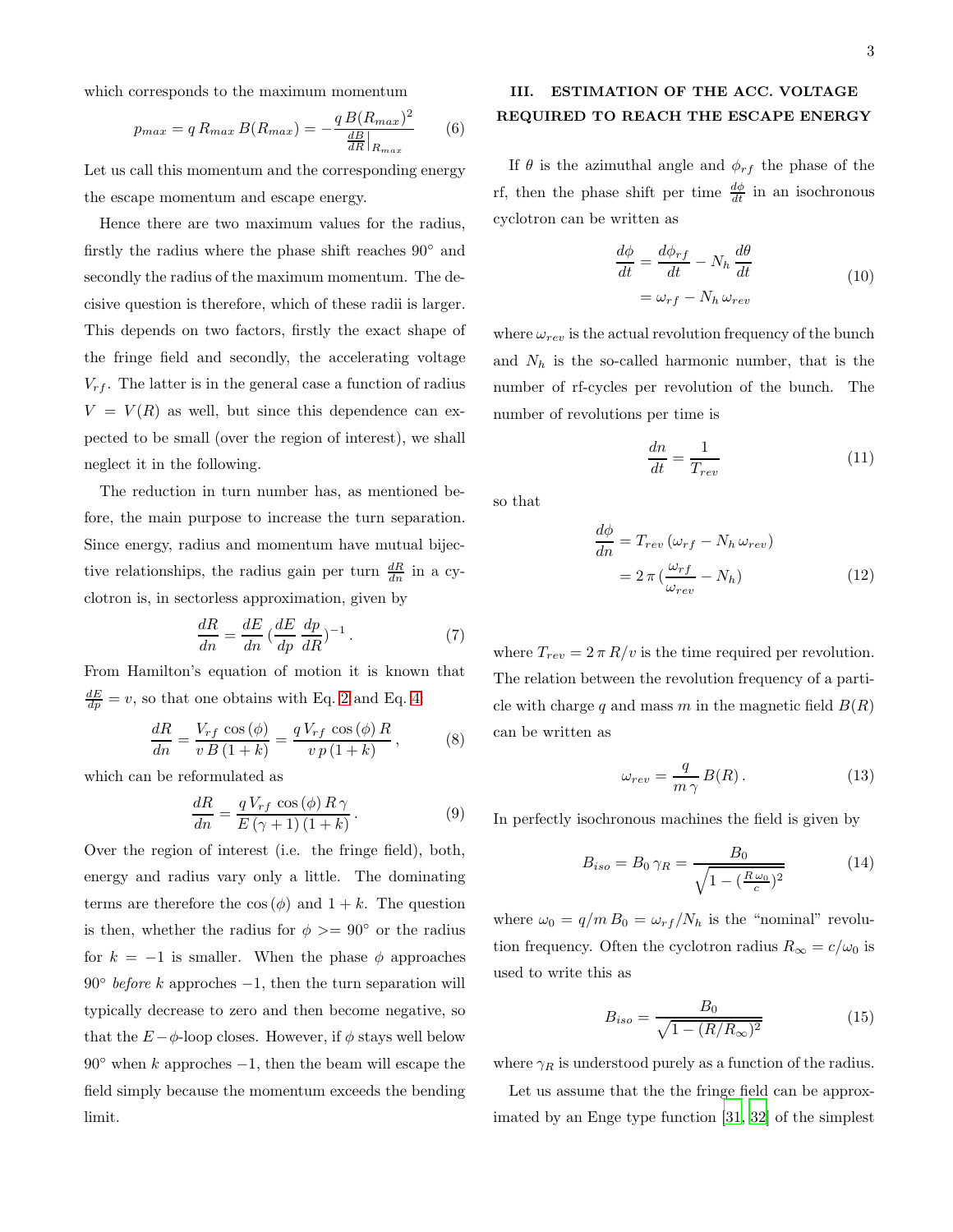

<span id="page-3-2"></span>FIG. 1. Top: Average fringe field  $B_{Ring}$  of the PSI Ring Cyclotron, corresponding isochronous field  $B_{iso} = 5.45_{\text{kG}} \gamma_R$ and  $B(R)$  according to Eqn. [16](#page-3-0) with  $g = 36$  mm and  $R_h =$ 4.63 m and  $R_{\infty} = 5.7$  m. Bottom: The corresponding phase shift per momentum increase, phase shift per radius increase and function  $1 + k$  (scaled by a factor of 5). The positions of  $k = 0$  and  $k = -1$  are indicated by dashed lines. The radius R, the factor  $\gamma$  and even a factor  $R \gamma_R$  (shown) vary only weakly over the fringe field region.

form so that the real (azimuthally averaged) magnetic field  $B(R)$  is given by

<span id="page-3-0"></span>
$$
B(R) = B_{iso} f(R) \tag{16}
$$

with

$$
f(R) = (1 + \exp\left(\frac{R - R_h}{g}\right))^{-1}
$$
 (17)

where g is approximately half of the pole air gap  $^2$  $^2$  and  $R_h$ is the radius for which the field is half of the isochronous field, i.e.  $f(R_h) = 1/2$ . The radial derivative of  $f(R)$  is then

<span id="page-3-6"></span>
$$
\frac{df}{dR} = -\frac{1}{g} f (1 - f).
$$
 (18)

Fig. [1](#page-3-2) shows how this approximation compares to the (azimuthal) average field of the PSI Ring cyclotron. For our purposes the agreement is – within the region of interest – reasonable, even though the parameters obtained from this "fit" do not agree very well with the real Ring cyclotron. The field index is then given by

<span id="page-3-4"></span>
$$
k = \frac{R}{B} \frac{dB}{dR}
$$
  
=  $\frac{R}{B} B_0 \left( \frac{d\gamma_R}{dR} f + \gamma_R \frac{df}{dR} \right)$   
=  $\gamma_R^2 - 1 - (1 - f) \frac{R}{g}$  (19)

The revolution frequency can then be expressed by

$$
\omega_{rev} = \frac{q}{m\,\gamma} \, B_0 \, \gamma_R \, f(R) = \frac{\gamma_R}{\gamma} \, \omega_0 \, f(R) \,, \tag{20}
$$

where  $\gamma$  is the usual relativistic factor, that is, a function of velocity:

$$
\gamma = \frac{1}{\sqrt{1 - v^2/c^2}} = \frac{1}{\sqrt{1 - \beta^2}}.
$$
 (21)

In the sectorless approximation the velocity is given by

<span id="page-3-3"></span>
$$
v = \omega_{rev} R = R \frac{\gamma_R}{\gamma} \omega_0 f , \qquad (22)
$$

so that  $\gamma$  is given by

$$
\gamma = \frac{1}{\sqrt{1 - \left(\frac{R}{R_{\infty}} \frac{\gamma_R}{\gamma} f\right)^2}},\tag{23}
$$

This can be used to find the radial dependency of  $\gamma$ :

<span id="page-3-5"></span>
$$
\gamma = \sqrt{1 + (\gamma_R^2 - 1) f^2}.
$$
 (24)

If the cyclotron is isochronous up to the fringe region, then  $\omega_{rf} = N_h \omega_0$  and therefore Eq. [12](#page-2-0) yields

$$
\frac{d\phi}{dn} = 2\,\pi\,N_h\,\left(\frac{\gamma}{\gamma_R\,f} - 1\right). \tag{25}
$$

The phase shift per energy gain  $\frac{d\phi}{dE}$  can be expressed, using Eq. [2,](#page-1-1) by

$$
\frac{d\phi}{dE} = \frac{d\phi}{dn} \frac{1}{dE/dn} \n= \frac{2 \pi N_h}{q V_{rf} \cos(\phi)} \left(\frac{\gamma}{\gamma_R f} - 1\right)
$$
\n(26)

and per momentum gain by

$$
\frac{d\phi}{dp} = \frac{d\phi}{dE}\frac{dE}{dp} = \frac{d\phi}{dE}v.
$$
 (27)

<span id="page-3-1"></span><sup>2</sup> The exact value depends on the details of the iron geometry.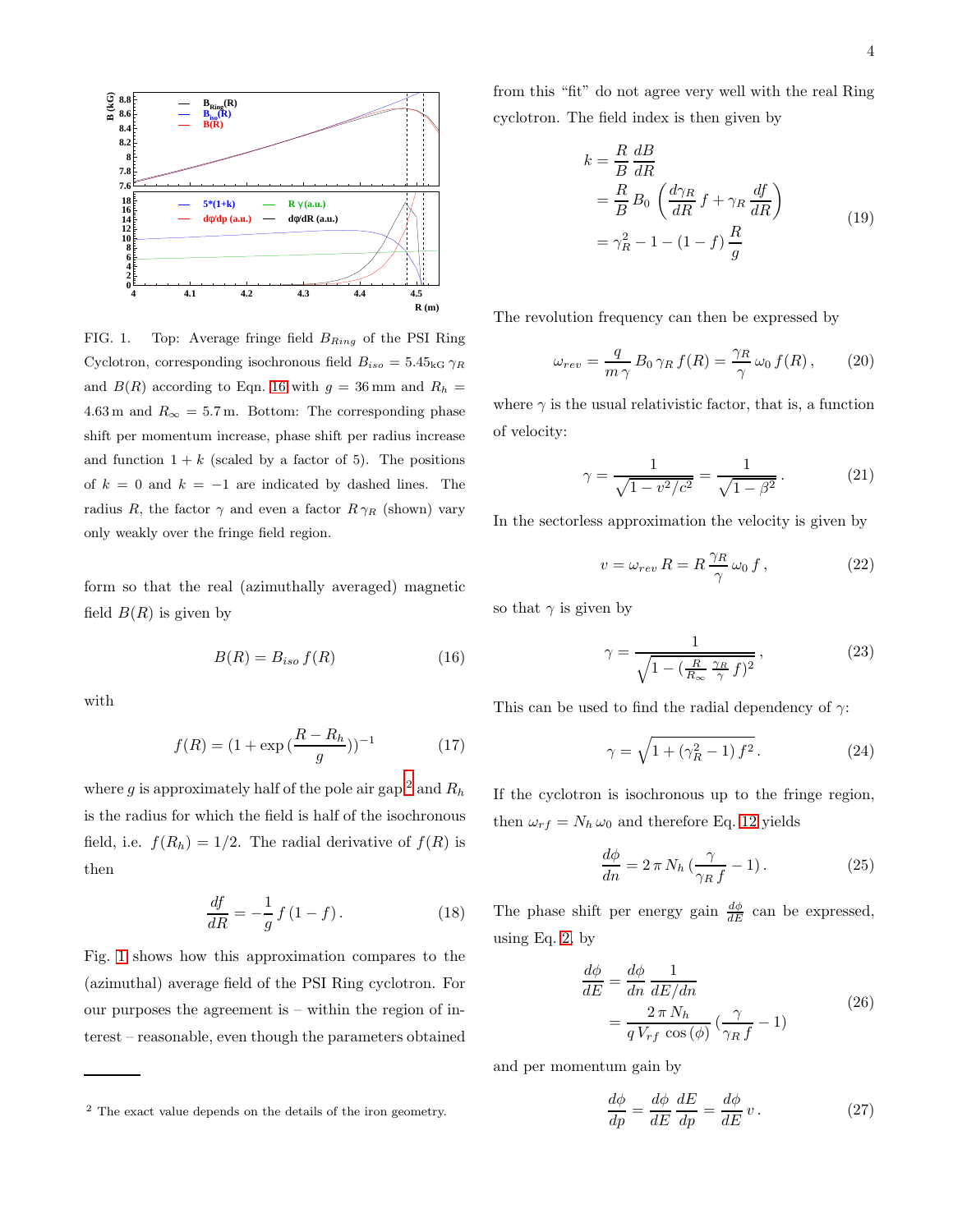The velocity  $v = \frac{dE}{dp}$  can be replaced by the use of Eq. [22](#page-3-3) so that:

$$
\frac{d\phi}{dp} = \frac{2\,\pi\,N_h\,\omega_0}{q\,V_{rf}\,\cos\left(\phi\right)}\left(1 - \frac{\gamma_R\,f}{\gamma}\right)R\,. \tag{28}
$$

In order to obtain the phase shift as a function of radius, one may use Eq. [4](#page-1-2) to obtain

<span id="page-4-1"></span>
$$
\frac{d\phi}{dR} = \frac{d\phi}{dp} \frac{dp}{dR}
$$
\n
$$
= \frac{2 \pi N_h \omega_0}{q V_{rf} \cos(\phi)} (1 - \frac{\gamma_R f}{\gamma}) R q B(R) (1 + k)
$$
\n
$$
= \frac{2 \pi N_h m c^2}{q V_{rf} \cos(\phi)} \frac{R}{R_{\infty}^2} (1 - \frac{\gamma_R f}{\gamma}) \gamma_R f (1 + k)
$$
\n(29)

Introducing the abbreviation

$$
A = \frac{2 \pi N_h m c^2}{q V_{rf}} \tag{30}
$$

together with Eq. [19](#page-3-4) and Eq. [24](#page-3-5) one obtains:

$$
\frac{d\phi}{dR} = \frac{A}{\cos\left(\phi\right)} \frac{R}{R_{\infty}^2} \left(1 - \frac{\gamma_R f}{\sqrt{1 + (\gamma_R^2 - 1) f^2}}\right) \times \qquad (31)
$$

$$
\times \gamma_R f \left(\gamma_R^2 - (1 - f) R/g\right).
$$

and hence

$$
d\sin\left(\phi\right) = A \frac{R \gamma_R}{R_{\infty}^2} \left(1 - \frac{\gamma_R f}{\sqrt{1 + (\gamma_R^2 - 1) f^2}}\right) \times \qquad (32)
$$

$$
\times f\left(\gamma_R^2 - (1 - f) R/g\right) dR.
$$

As shown in Fig. [1,](#page-3-2) the phase  $\phi$  and the term  $1 + k$  vary fast over the fringe field region, while the relative change of R and  $\gamma_R$  are small. Hence it is a reasonable approximation to keep the latter constant in the integration. This means that we fix  $R \approx R_x$  and  $\gamma_R \approx \gamma_x$ , where the subscript "x" indicates that these are the values at extraction.

From Eq. [18](#page-3-6) one obtains

$$
dR = g \frac{df}{f\left(f - 1\right)}\,. \tag{33}
$$

One may express the phase factor by its Taylor series (using f as variable, located at  $f = 1$ ):

$$
(1 - \frac{\gamma_R f}{\sqrt{1 + (\gamma_R^2 - 1) f^2}}) = \frac{1 - f}{\gamma_R^2} + \frac{3}{2} \frac{\gamma_R^2 - 1}{\gamma_R^4} (1 - f)^2 + \dots
$$
\n(34)



<span id="page-4-2"></span>FIG. 2. Field shape of the PSI Ring cyclotron from scaling the maximal azimuthal field values by the azimuthal sector width. The resulting field shape is not isochronous, but shows that the fall-off of the fringe field is much steeper than the azimuthal average suggests. Here the parameter  $g$  is  $15 \text{ mm}$ instead of 36 mm. Colors as in Fig. [1.](#page-3-2)

and since  $1 - f$  is small, one may use the first term only. Then the integrand simplifies to:

$$
d\sin\left(\phi\right) = -A\,g\,\frac{R_x}{R_\infty^2\,\gamma_x}\,\left(\gamma_x^2 + (f - 1)\,R_x/g\right)df\,. \tag{35}
$$

The integration over the fringe field region starts with  $f \approx 1$  and ends where  $k = -1$ , which corresponds (see Eq. [19\)](#page-3-4) to  $f = 1 - \gamma_R^2 \frac{g}{R}$ , so that the leading term after integration is:

$$
\sin\left(\phi_f\right) - \sin\left(\phi_i\right) \approx A \, \frac{g^2}{R_\infty^2} \, \frac{\gamma_x^3}{2} \tag{36}
$$

where  $\phi_i$  is the initial phase (prior to extraction) and  $\phi_f$ is the final phase. If the initial phase is zero  $(\sin (\phi_i) \approx$ 0), the condition  $\phi \leq 90^{\circ}$  yields  $\sin (\phi_f) \leq 1$ , then the accelerating voltage which suffices to reach the escape energy, is finally (skipping the subscript  $x$ ):

<span id="page-4-0"></span>
$$
qV_{rf} \ge \frac{\pi N_h m c^2 \gamma^3 g^2}{R_{\infty}^2} \tag{37}
$$

With  $\beta \approx R/R_{\infty}$  and  $\Delta E_{max} = qV_{rf}$  this can also be written as

$$
\frac{\Delta E_{max}}{E} \ge \pi N_h \gamma (\gamma + 1) \frac{g^2}{R^2},
$$
\n(38)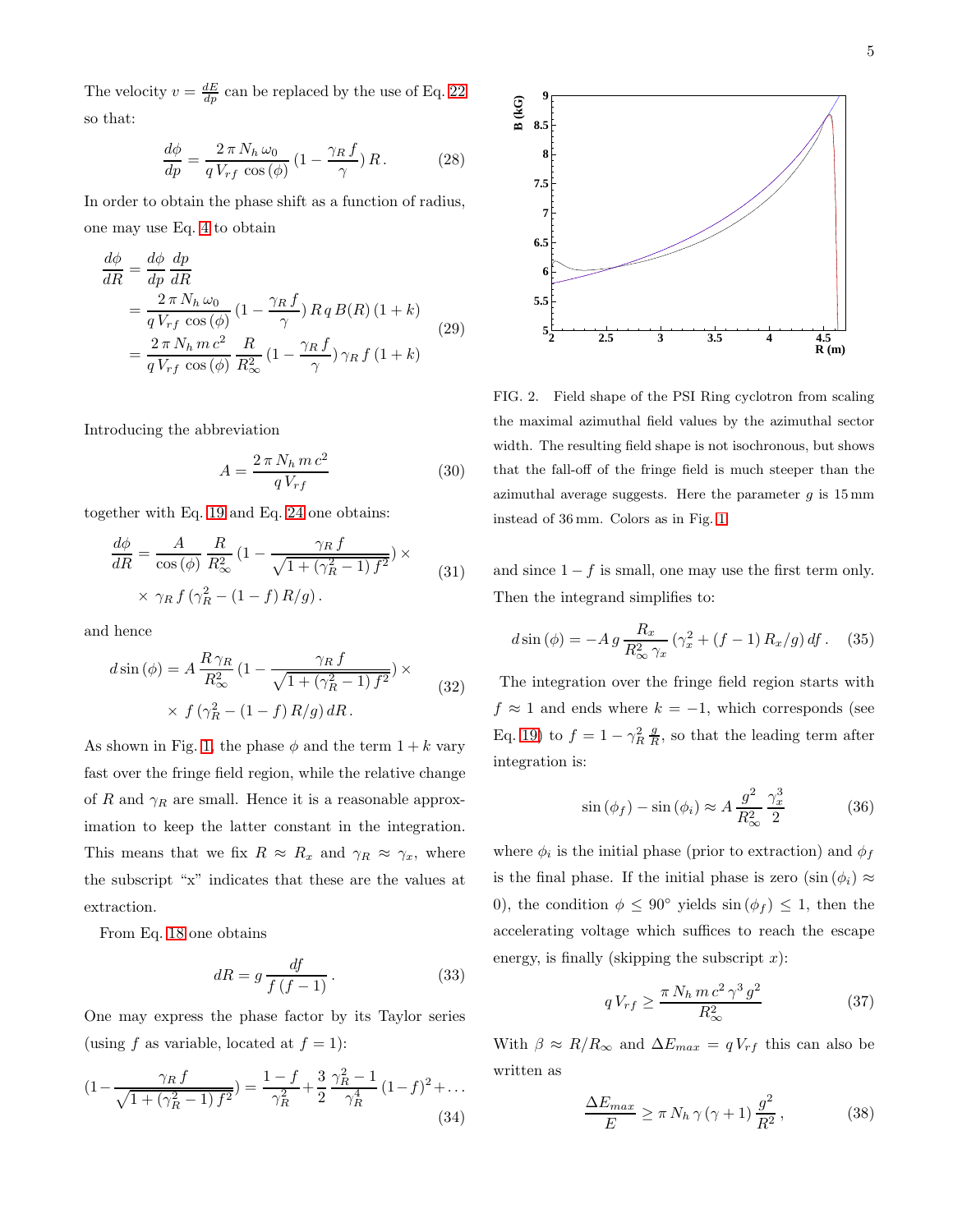where  $E = mc^2(\gamma - 1)$  and R are the (kinetic) extraction energy and radius. Since the number of turns is approximately  $N_t \approx E/\Delta E_{max}$ , one finds

<span id="page-5-0"></span>
$$
N_t \le \frac{1}{\pi N_h \gamma (\gamma + 1)} \frac{R^2}{g^2} \tag{39}
$$

Hence it is mostly the squared ratio of extraction radius and pole gap at extraction which determines the maximal number of turns or the minimal energy gain, respectively. The compact superconducting cyclotron COMET [\[33,](#page-9-7) [34](#page-9-8)], which provides the 250 MeV proton beam for the proton therapy facility Proscan at PSI, has a half-gap of 22 mm, an extraction radius of 820 mm and a harmonic number of  $N_h = 2$ . According to Eq. [39,](#page-5-0) escape extraction is then possible for a maximum turn number of about 85. This compares to an actual turn number of about 650, i.e. eight times as much. Hence the beam would be able to escape without extractor under these conditions, if the half-gap would be (reduced to) less than 8 mm.

However, for the PSI Ring cyclotron, Eq. [37](#page-4-0) results, using the parameters obtained from the azimuthal average field (i.e.  $q \approx 36 \,\mathrm{mm}$ ), in a minimal voltage of

$$
V_{rf} \ge 2.95 \,\text{MV} \tag{40}
$$

The numerical integration of Eq. [29](#page-4-1) for the same parameters yields a voltage of  $V_{rf} \geq 2.9 \text{ MV}$  as required to reach the escape energy, which is is reasonable agreement with our approximation. This voltage is close to the average voltage actually used today in the PSI Ring cyclotron, which is about 2.6 MV.

But the azimuthal average of the field is not a good approximation for separate sector cyclotrons. A realistic value of the half-gap at extraction is about 21 mm. As shown in Fig. [2,](#page-4-2) the fall-off of the maximal field values is much steeper than the azimuthal average. Specifically the parameter  $q$  is less than half of the value obtained from the azimuthal average (and closer to the real halfgap). Hence the required voltage might well be a factor

of  $\approx 4$  smaller, i.e.

$$
V_{rf} \ge 750 \,\text{kV} \,. \tag{41}
$$

This value agrees very well with orbit tracking results – and is a factor of about 4 below the currently used acceleration voltage. Hence the acceleration of the beam in the PSI Ring machine is so fast that it would reach the bending limit before the phase is shifted to 90◦ . The beam would escape the magnetic field without any extraction device.

Nonetheless the beam has to pass the fringe field region, where the negative k-values lead to a strong radial defocusing and vertical focusing. Both effects have to be compensated if one aims to make practical use of escape extraction. Furthermore, since the beam has to pass the  $\nu_r = 1$ -resonance, it is required to control the first harmonic content of the field prior to extraction.

# IV. EXTRACTION BY ACCELERATION FROM THE PSI RING CYCLOTRON

Fig. [3](#page-6-0) shows the iron shape the PSI Ring cyclotron, some accelerated orbits and the last orbit which escapes the field without extractor. The positions of the four accelerating cavities (plus one flat-topping cavity) are indicated by thick black lines. They provide enough energy gain per turn to extract the beam after about 180 turns [\[27\]](#page-9-1). Currently the Ring cyclotron uses an electrostatic extractor to extract the beam at  $E \approx 590 \,\text{MeV}$ , i.e. before the maximum field is reached. However (see Fig. [3\)](#page-6-0) the beam would escape the cyclotron at a considerably higher energy ( $E \approx 595.5 \,\text{MeV}$  instead of  $E \approx 590.0 \,\text{MeV}$ . It is not only that the orbit escapes the field, as shown in Fig. [5,](#page-7-1) but furthermore the field gradient is positive or zero up to the last sector before escape. Hence the orbit "sees" a substantial negative field gradient only for a short time. Hence a single gradient corrector might be sufficient to keep the beam radially compact. The magnetic field gradient is of the order of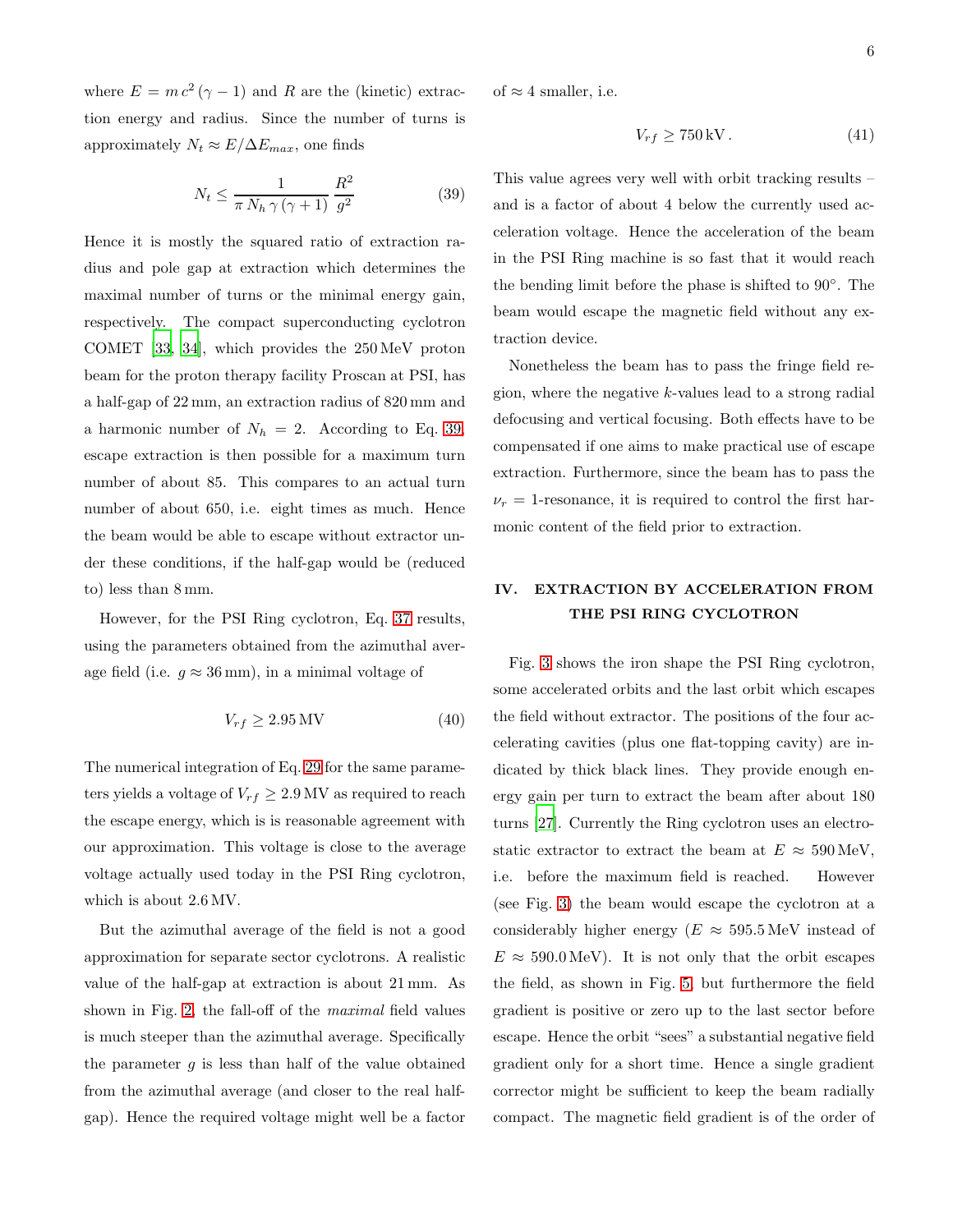



<span id="page-6-0"></span>FIG. 3. The iron shape of the PSI Ring cyclotron. Some turns of a (centered) accelerated orbit are plotted on top. Shown are the turns  $5 \dots 175$  in steps of 10 (gray) and the last two turns, that is turn 183 (black) and 184 (bold red). The last turn escapes the magnetic field at  $\theta \geq 320^{\circ}$ . The thick black lines indicate the positions of the cavities (4 main cavities and one flattop).

 $-2 kG/cm$ , i.e. a value for which a compensation might be possible, at least in principle.

However, as shown in Fig. [4,](#page-6-1) the poles of the PSI Ring cyclotron are connected by a welded support at the (inner and) outer pole radius. The extracted beam path would come close to the support structure. This leaves no space for the installation of corrector magnets. A modification of the support structure would imply severe practical difficulties and a long interruption of user data taking. However in case of new cyclotron projects, the sketched extraction method seems to be a promising possibility.

## V. DISCUSSION AND OUTLOOK

In a new high intensity cyclotron project the design and shape of the magnetic fringe field and of mechanical components around it could be optimized for escape ex-

<span id="page-6-1"></span>FIG. 4. Zoom of Fig. [3.](#page-6-0) The thin black lines indicate the positions of the iron bars of possible gradient correctors. They are (partially) in conflict with the non-magnetic mechanical support welded to the poles (shown in dark gray). Hence the Ring cyclotron could have been designed for escape extraction, but an upgrade is technically risky and difficult.

traction. Since electrostatic extractors are notorious for high voltage breakdowns, this option might specifically be interesting in cases where the number of acceptable beam interruptions is rigorously limited (as for instance in case of ADS). The negative field gradient in the fringe field requires the use of magnetic gradient correctors [\[30\]](#page-9-4). As shown in Fig. [5,](#page-7-1) the field of the last turn is larger than that of the previous turn up to the last two sectors and is significantly lower only in the last sector. The extraction is therefore reasonably fast. A gradient corrector magnet, no matter if active or passive, will almost certainly lead to a lower number of beam interruptions than electrostatic extractors. Due to Joho's " $N^3$  law" it is nearby to assume that any high-intensity and low-loss proton machine aiming for beam power in the multi-MW-range will require a high energy gain per turn. The possibility of escape extraction might, under these conditions, be regarded as a side-effect of high intensity operation.

The voltage and power that can be provided by a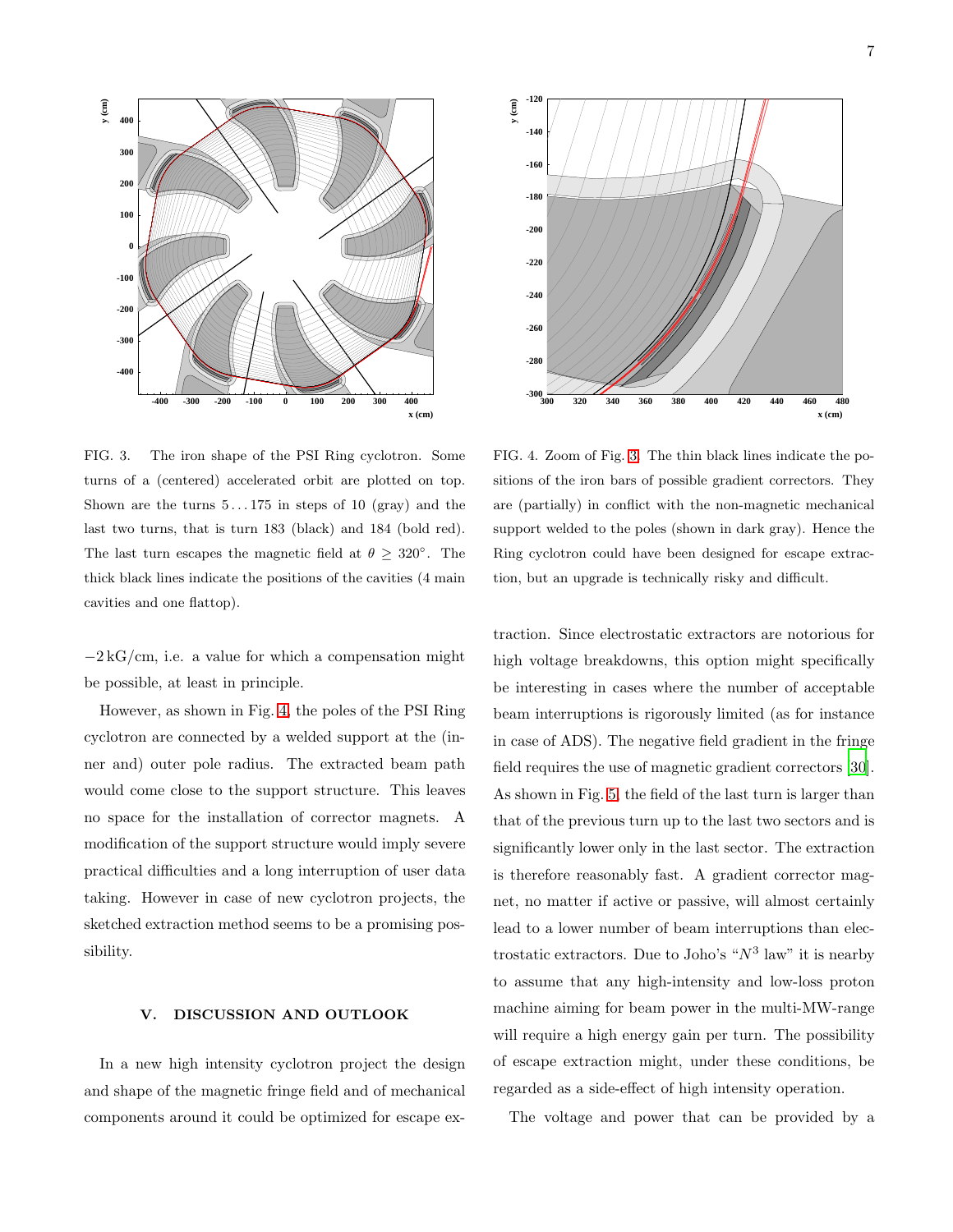

<span id="page-7-1"></span>FIG. 5. Top: Magnetic field along the last five turns (from blue to red). Center: Same as top, but zoomed in for details. Bottom: Radius versus azimuthal angle of the last five turns (blue to red). The last turn escapes the magnetic field at  $\theta \geq 320^{\circ}$ . The turn separation between the last two turns at  $\theta = 320^{\circ}$  is more than 25 mm for an almost centered beam – compared to 6 mm at  $E = 590 \,\text{MeV}$  [\[27](#page-9-1)]. The position of the main iron bars of a passive gradient corrector are shown as well.

single cavity has practical limitations. The PSI main cavities, for instance, are specified for power losses of  $\leq 500 \,\mathrm{kW}$  [\[35](#page-9-9)]. Hence the four main cavities of the PSI Ring cyclotron restrict the maximum power loss to  $\approx 2$  MW. If one takes this as the state-of-the-art, then a multi-MW-cyclotron would require substantially more cavities than the PSI ring cyclotron. Furthermore the power loss in rf cavities is proportional to the square of the cavity voltage [\[27,](#page-9-1) [36](#page-9-10)]. Therefore the cavity wall losses increase by a factor of four when the voltage is doubled, but only by a factor of two when the number of cavities is doubled. Hence the use of a higher number of cavities is beneficial for various reasons. A high number of cavities naturally suggests a high number of sectors for high power proton cyclotrons. This requires space and hence an increase in radius. Though size seems to be an important criterion, the size of a high intensity cyclotrons is negligible when compared to the size of linacs for similar energies. The MYRRHA linac, designed to provide 4 mA at 600 MeV, for instance, has a length of 400 m [\[37\]](#page-9-11).

In the PSI machine, the effective turn separation between the last two turns is, for a centered beam, 6 mm, which can be enhanced up to  $18 \text{ mm}$  by betatron oscillations [\[27\]](#page-9-1). This is still substantially smaller than the pole gap. Therefore the radial turn separation is as yet the bottleneck for high intensity operation. Hence new high power cyclotrons aiming for power levels in the MWregime, will likely be designed with a considerably larger extraction radius than the PSI ring cyclotron, but not necessarily with a much larger pole gap. Then the ratio of pole gap to extraction radius (and hence the required voltage for escape extraction) will naturally be lower than (or equal to) the ratio of the PSI Ring cyclotron and this will facilitate escape extraction even further. Due to these arguments we believe that it is worthwhile to further investigate the feasibility of extraction purely by acceleration – specifically in high power cyclotrons.

#### VI. ACKNOWLEDGEMENTS

The figures have been generated with the CERNLIB (PAW) and XFig.

- <span id="page-7-0"></span>[1] J. Reginald Richardson. Sector focusing cyclotrons. *Progress in Nuclear Techniques and Instrumentation*, 1:3–99, 1965.
- [2] M. K. Craddock and K. R. Symon. Cyclotrons and fixedfield alternating-gradient accelerators. *Reviews of Accelerator Science and Technology*, 1(1):65–97, 2008.
- [3] Th. Stammbach. Introduction to cyclotrons. In Stuart Turner, editor, *Proceedings of the 1992 CERN Accelerator School: Cyclotrons, Linacs and Their Applications*, pages 113–133. CERN, 1992.
- [4] L. M. Onishchenko. Cyclotrons: A survey. *Physics of Particles and Nuclei*, 39(6):950, Nov 2008.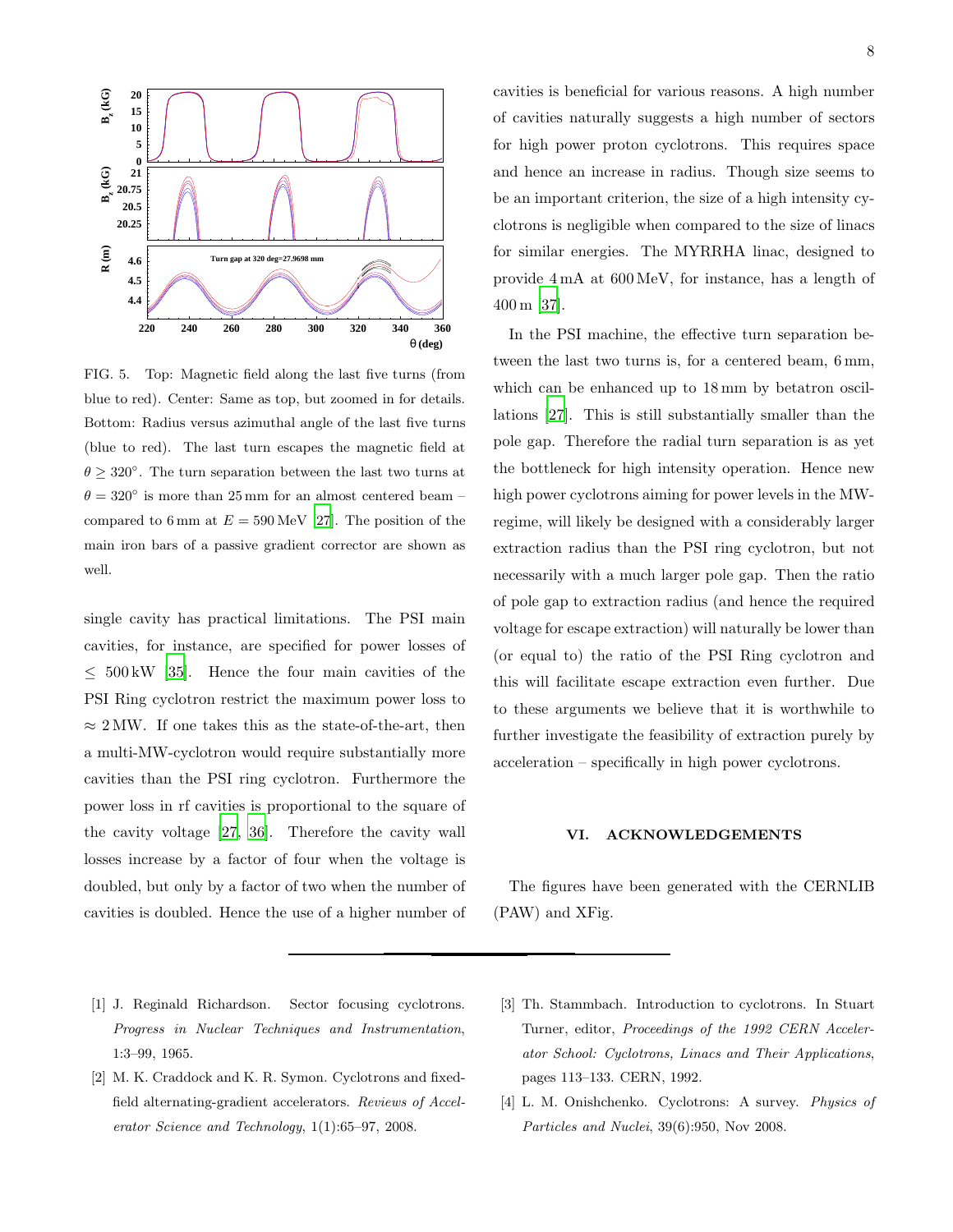- [5] L. Calabretta and M. Seidel. 50 years of cyclotron development. *IEEE Transactions on Nuclear Science*, 63(2):965–991, 2016.
- [6] Mike Seidel. Cyclotrons and Fixed Field Alternating Gradient Accelerators. *arXiv:2105.04477*, 2021.
- [7] Mike Seidel. Injection and Extraction in Cyclotrons. *Proceedings of the CAS-CERN Accelerator School on Beam Injection, Extraction and Transfer*, 5, 2018.
- <span id="page-8-0"></span>[8] W. Kleeven. Injection and extraction for cyclotrons. *Proceedings of the CERN Accelerator School (CAS)*, 2006.
- <span id="page-8-1"></span>[9] J.P. Blaser, Ch. Perret, M. Barbier, and J. Dutrannois. Shielding and Activation of High-Intensity Cylotrons. In Howard and Vogt-Nilsen [\[38\]](#page-9-12), pages 157–164.
- <span id="page-8-2"></span>[10] M.E. Rickey and Rodman Smythe. The acceleration and extraction of negative hydrogen ions in the c.u. cyclotron. *Nuclear Instruments and Methods*, 18-19:66–69, 1962.
- [11] J. Schwabe. Magnetic dissociation conditions of acceleration of  $H^-$ ,  $D^-$  beams on the AIC-144 S cyclotron.  $Nu$ *clear Instruments and Methods in Physics Research Section A: Accelerators, Spectrometers, Detectors and Associated Equipment*, 373(1):1–9, 1996.
- [12] Jasna L. Ristic-Djurovic. Stripping extraction of positive ions from a cyclotron. *Phys. Rev. ST Accel. Beams*, 4:123501, Dec 2001.
- [13] G.H. Mackenzie, M. Zach, R.E. Laxdal, J.R. Richardson, M.K. Craddock, and G. Dutto. Plans for the Extraction of Intense Beams of  $H^-$  Ions from the TRIUMF Cyclotron. In F. Marti, editor, *Proceedings of the 10th International Conference on Cyclotrons and their Applications*, pages 233–236, Piscataway, USA, Sep 1984. IEEE.
- <span id="page-8-3"></span>[14] C. Baumgarten. Cyclotrons with fast variable and/or multiple energy extraction. *Phys. Rev. ST Accel. Beams*, 16:100101, Oct 2013.
- <span id="page-8-4"></span>[15] J. A. Martin. Beam Extraction from Sector-Focused Cyclotrons. In Howard and Vogt-Nilsen [\[38](#page-9-12)], pages 48–51.
- <span id="page-8-5"></span>[16] H. A. Grunder, F. B. Selph, and H. Atterling. Operating Experience with the Berkeley 88 - Inch Electrostatic Deflector. In Howard and Vogt-Nilsen [\[38](#page-9-12)], pages 59–71.
- <span id="page-8-6"></span>[17] John R. Hiskes. Dissociation of molecular ions by electric and magnetic fields. *Phys. Rev.*, 122:1207–1217, May 1961.
- [18] G. M. Stinson, William Charles Olsen, W. J. McDonald, David Arnold Axen, and Ewart William Blackmore. Elec-

tric dissociation of  $h^-$  ions by magnetic fields. Technical Report TRI-69-1, TRIUMF, Vancouver, BC, Canada, 1969.

- [19] P. B. Keating, M. S. Gulley, H. C. Bryant, E. P. MacKerrow, W. A. Miller, D. C. Rislove, Stanley Cohen, J. B. Donahue, D. H. Fitzgerald, David J. Funk, S. C. Frankle, R. L. Hutson, R. J. Macek, M. A. Plum, N. G. Stanciu, O. B. van Dyck, and C. A. Wilkinson. Electric-fieldinduced electron detachment of 800-mev h<sup>−</sup> ions. *Phys. Rev. A*, 52:4547–4555, Dec 1995.
- [20] T.J. Zhang, J.Q. Zhong, J.Z. Wang, G. Dutto, G.H. Mackenzie, L.W. Root, X.L. Jia, Y.J. Bi, F.P. Guan, and S.M. Wei. Beam loss by lorentz stripping and vacuum dissociation in a 100 mev compact  $h^-$  cyclotron. In Martin Comyn, Shane Koscielniak, Volker R. W. Schaa, and Paul W. Schmor, editors, *Proceedings of the 23rd Particle accelerators Conference (PAC'09)*, pages 5035– 5037, Geneva, Switzerland, 2009. JACoW.
- <span id="page-8-7"></span>[21] P. Calvo, I. Podadera, D. Gavela, C. Oliver, A. Adelmann, J. Snuverink, and A. Gsell. Beam stripping interactions in compact cyclotrons. *Phys. Rev. Accel. Beams*, 24:090101, Sep 2021.
- <span id="page-8-8"></span>[22] J. Grillenberger, S-H. Kim, M. Yoshii, M. Seidel, and V.P. Yakovlev. The Energy Efficiency of High Intensity Proton Driver Concepts. In Volker R. W. Schaa, Gianluigi Arduini, Mats Lindroos, and Juliana Pranke, editors, *Part 2, Proceedings of the 8th International Particle accelerator Conference (IPAC 2017)*, volume 874, pages 4842–4847, Geneva, Switzerland, May 14-19 2017. JACoW.
- <span id="page-8-9"></span>[23] Th. Stammbach, S. Adam, H.R. Fitze, W. Joho, M. Märki, M. Olivo, L. Rezzonico, P. Sigg, and U. Schryber. The feasibility of high power cyclotrons. *Nuclear Instruments and Methods in Physics Research Section B: Beam Interactions with Materials and Atoms*, 113(1):1–7, 1996. Accelerators in Applied Research and Technology.
- [24] Yury Alenitsky and *et al*. High Power Cyclotron Complex for Neutron production. In Todd Satogata and Kevin Brown, editors, *Proceedings of the 24th Particle accelerators Conference (PAC'11)*, pages 2145–2147. IEEE, March 28-April 1 2011.
- [25] Daniel Winklehner, Jungbae Bahng, Luciano Calabretta, Alessandra Calanna, Alok Chakrabarti, Janet Conrad,